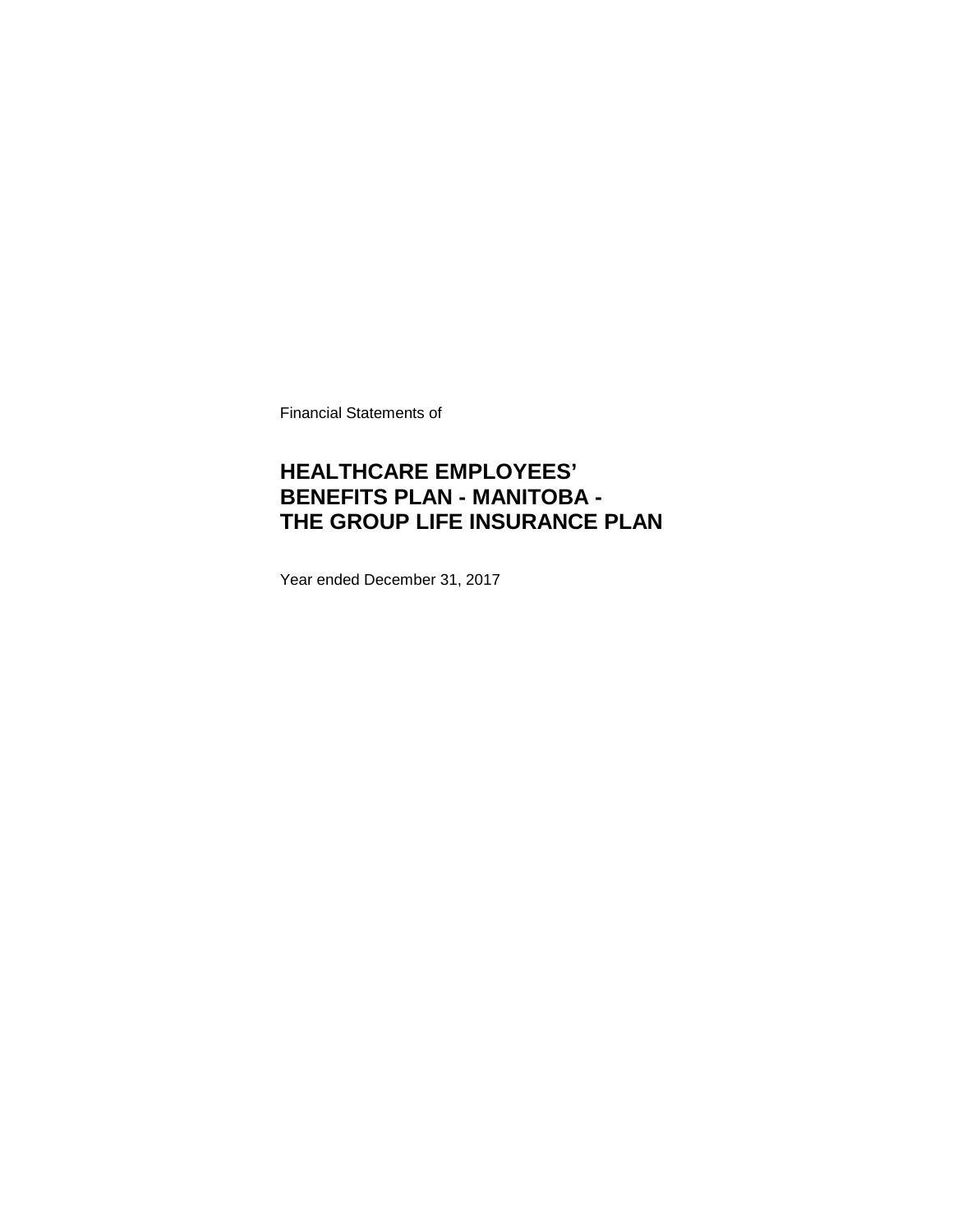

KPMG LLP One Lombard Place Suite 2000 Winnipeg MB R3B 0X3

Telephone (204) 957-1770 Fax (204) 957-0808 www.kpmg.ca

### **INDEPENDENT AUDITORS' REPORT**

To the Board of Trustees of Healthcare Employees' Benefits Plan - Manitoba - The Group Life Insurance Plan

We have audited the accompanying financial statements of Healthcare Employees' Benefits Plan - Manitoba - The Group Life Insurance Plan, which comprise the statement of financial position as at December 31, 2017, the statements of changes in net assets available for benefits and changes in benefit obligations for the year then ended, and notes, comprising a summary of significant accounting policies and other explanatory information.

### *Management's Responsibility for the Financial Statements*

Management is responsible for the preparation and fair presentation of these financial statements in accordance with Canadian accounting standards for pension plans, and for such internal control as management determines is necessary to enable the preparation of financial statements that are free from material misstatement, whether due to fraud or error.

#### *Auditors' Responsibility*

Our responsibility is to express an opinion on these financial statements based on our audit. We conducted our audit in accordance with Canadian generally accepted auditing standards. Those standards require that we comply with ethical requirements and plan and perform the audit to obtain reasonable assurance about whether the financial statements are free of material misstatement.

An audit involves performing procedures to obtain audit evidence about the amounts and disclosures in the financial statements. The procedures selected depend on our judgment, including the assessment of the risks of material misstatement of the financial statements, whether due to fraud or error. In making those risk assessments, we consider internal control relevant to the entity's preparation and fair presentation of the financial statements in order to design audit procedures that are appropriate in the circumstances, but not for the purpose of expressing an opinion on the effectiveness of the entity's internal control. An audit also includes evaluating the appropriateness of accounting policies used and the reasonableness of accounting estimates made by management, as well as evaluating the overall presentation of the financial statements.

We believe that the audit evidence we have obtained is sufficient and appropriate to provide a basis for our audit opinion.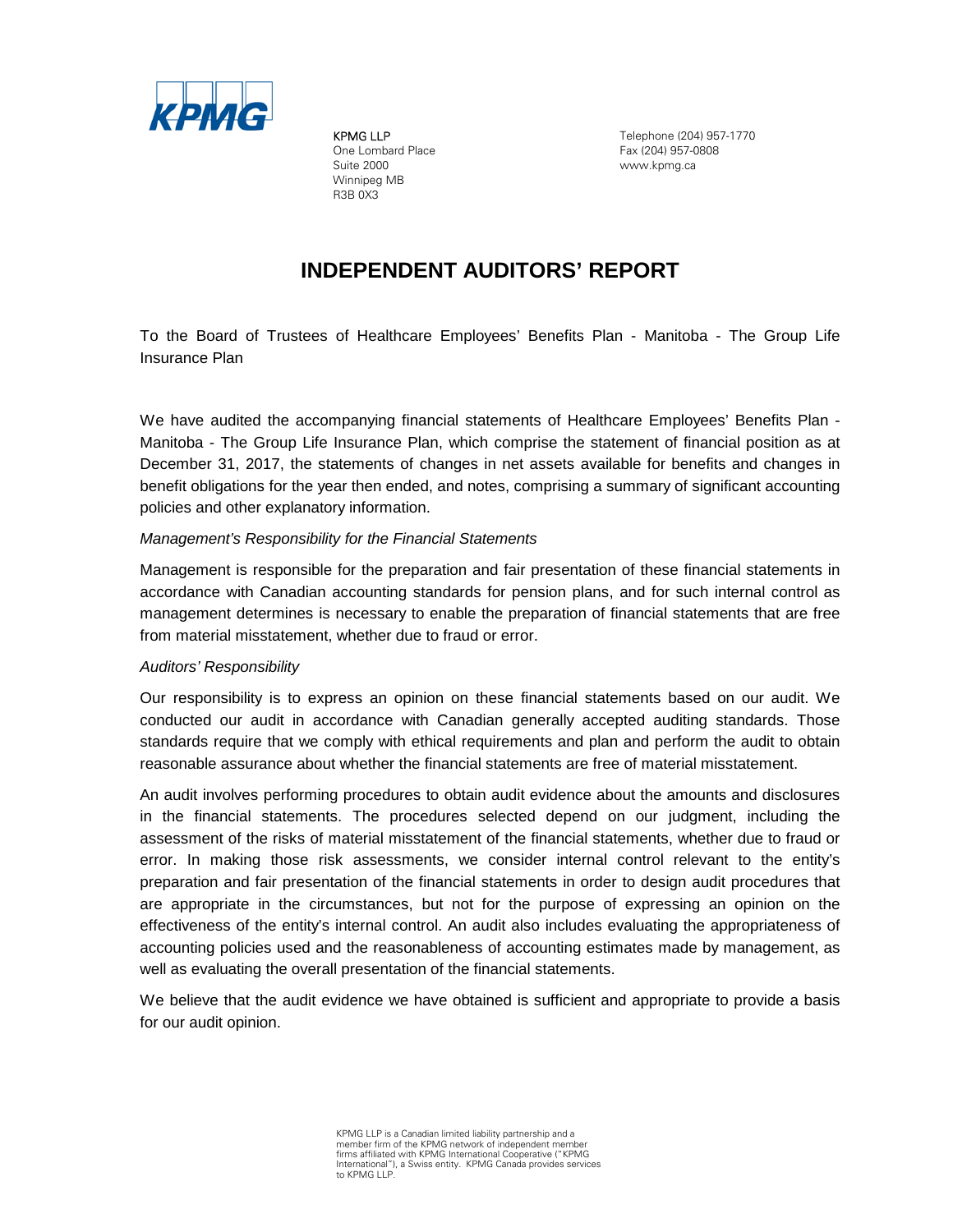

### *Opinion*

In our opinion, the financial statements present fairly, in all material respects, the financial position of Healthcare Employees' Benefits Plan - Manitoba - The Group Life Insurance Plan as at December 31, 2017, and the changes in its net assets available for benefits and the changes in its benefit obligations for the year then ended in accordance with Canadian accounting standards for pension plans.

 $KPMG$  14P

Chartered Professional Accountants

June 15, 2018 Winnipeg, Canada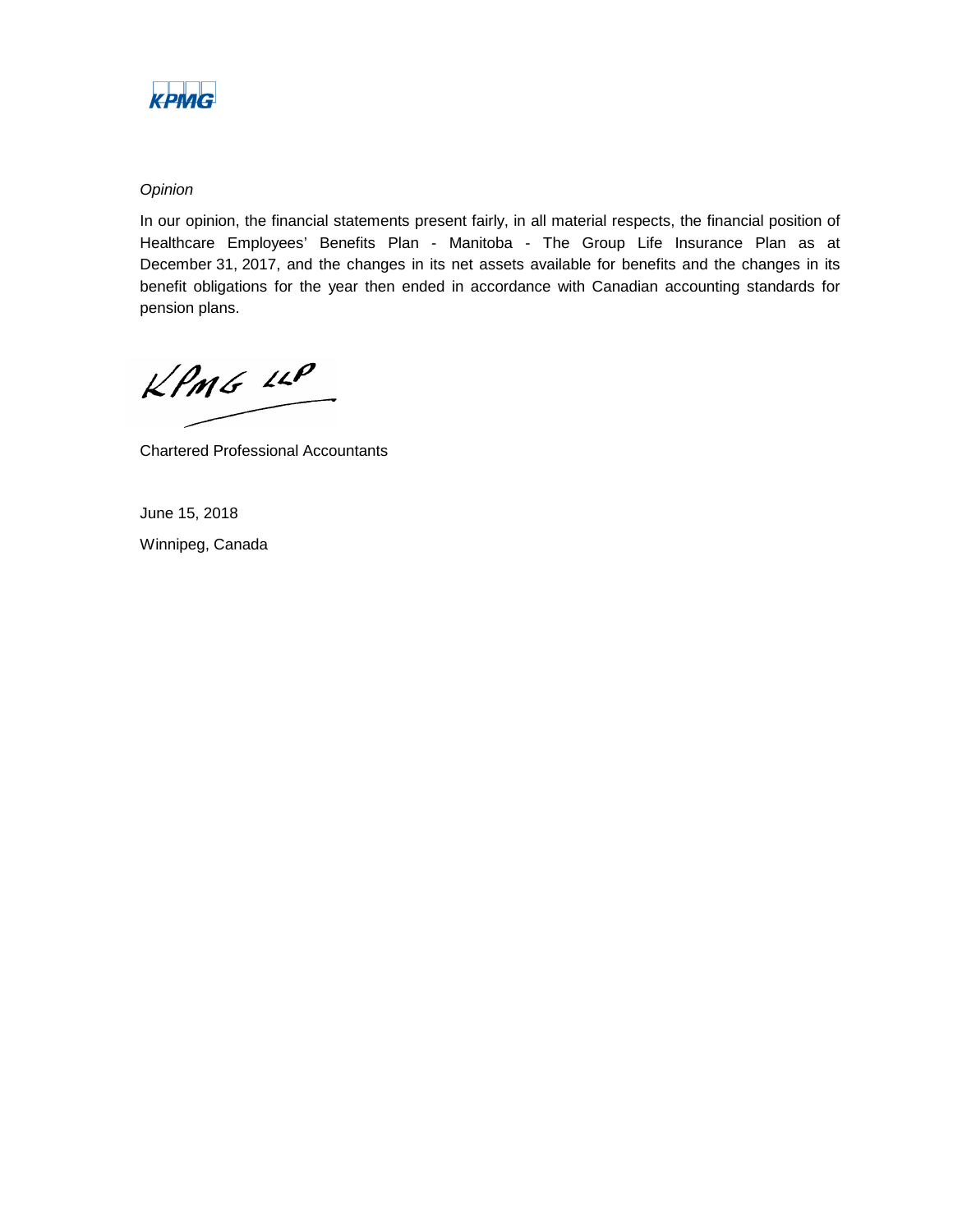Statement of Financial Position

December 31, 2017, with comparative information for 2016

|                                                                         |                  |                  | 2017             | 2016             |
|-------------------------------------------------------------------------|------------------|------------------|------------------|------------------|
|                                                                         | Active Plan      | Paid-up Plan     | Total            | Total            |
| <b>Assets</b>                                                           |                  |                  |                  |                  |
| Cash                                                                    | \$<br>1,905,286  | \$<br>113,743    | \$<br>2,019,029  | \$<br>1,835,686  |
| Premiums receivable                                                     | 865,793          |                  | 865,793          | 821,839          |
| Investments, at fair value (note 3)                                     | 78,619,195       | 13,816,943       | 92,436,138       | 85,872,666       |
| Prepaid expenses                                                        | 8,729            |                  | 8,729            | 8,774            |
| Due to (from) plans                                                     | 31,194           | (31, 194)        |                  |                  |
| Due from The Great-West Life<br>Assurance Company (note 4)              | 1,744,260        |                  | 1,744,260        | 3,472,605        |
| Total assets                                                            | \$<br>83,174,457 | \$<br>13,899,492 | \$<br>97,073,949 | \$<br>92,011,570 |
| Liabilities                                                             |                  |                  |                  |                  |
| Claims payable and accrued<br>liabilities                               | \$<br>2,514,700  | \$<br>273,990    | \$<br>2,788,690  | \$<br>2,530,839  |
| Government remittances payable                                          | 440,811          |                  | 440,811          | 445,167          |
| Due to Healthcare Employees'<br>Pension Plan - Manitoba (note 13)       | 123,567          |                  | 123,567          | 91,831           |
| <b>Total liabilities</b>                                                | 3,079,078        | 273,990          | 3,353,068        | 3,067,837        |
| Net assets available for benefits                                       | 80,095,379       | 13,625,502       | 93,720,881       | 88,943,733       |
| Actuarial value of benefit<br>obligations (note 6):                     |                  |                  |                  |                  |
| Future paid-up insurance                                                |                  | 11,277,000       | 11,277,000       | 10,794,000       |
| Disability life waiver                                                  | 28,395,000       |                  | 28,395,000       | 27,896,000       |
| Commitment (note 14)                                                    | 28,395,000       | 11,277,000       | 39,672,000       | 38,690,000       |
| Excess of net assets available for<br>benefits over benefit obligations |                  |                  |                  |                  |
| (note 7)                                                                | \$<br>51,700,379 | \$<br>2,348,502  | \$<br>54,048,881 | \$<br>50,253,733 |

See accompanying notes to financial statements.

Approved by the Trustees:

suard Chair Vice-Chair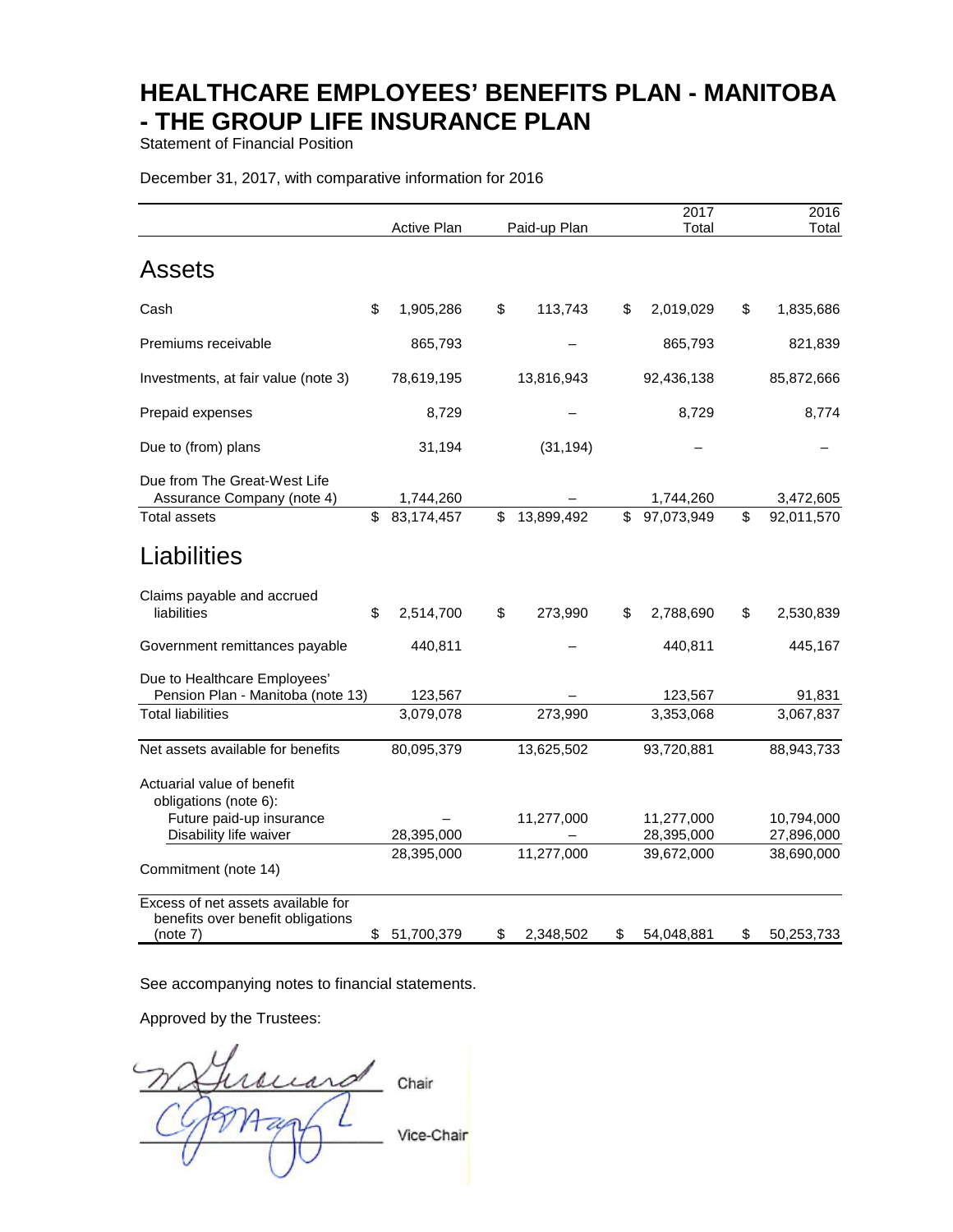Statement of Changes in Net Assets Available for Benefits

### Year ended December 31, 2017, with comparative information for 2016

|                                    |                    |                  | 2017             | 2016             |
|------------------------------------|--------------------|------------------|------------------|------------------|
|                                    | <b>Active Plan</b> | Paid-up Plan     | Total            | Total            |
| Increases:                         |                    |                  |                  |                  |
| Premiums<br>\$.                    | 16,864,786         | \$               | \$<br>16,864,786 | 16,744,698<br>\$ |
| Investment income (note 8)         | 1,938,630          | 566,079          | 2,504,709        | 2,996,858        |
| Other interest income              | 711                | 672              | 1,383            | 22,189           |
| Current period change in           |                    |                  |                  |                  |
| fair value of investments          | 3,225,073          | 433,690          | 3,658,763        | 2,095,544        |
|                                    | 22,029,200         | 1,000,441        | 23,029,641       | 21,859,289       |
| Decreases:                         |                    |                  |                  |                  |
| Claims incurred                    | 15,063,145         | 403,790          | 15,466,935       | 13,047,611       |
| Administrative expenses (note 9)   | 2,331,144          | 165,923          | 2,497,067        | 2,434,058        |
| Stop loss premiums [note 11(d)]    | 288,491            |                  | 288,491          | 285,520          |
|                                    | 17,682,780         | 569,713          | 18,252,493       | 15,767,189       |
| Increase in net assets available   |                    |                  |                  |                  |
| for benefits                       | 4,346,420          | 430,728          | 4,777,148        | 6,092,100        |
| Net assets available for benefits, |                    |                  |                  |                  |
| beginning of year                  | 75,748,959         | 13,194,774       | 88,943,733       | 82,851,633       |
| Net assets available for benefits, |                    |                  |                  |                  |
| end of year<br>\$                  | 80,095,379         | 13,625,502<br>\$ | 93,720,881<br>\$ | 88,943,733<br>\$ |

See accompanying notes to financial statements.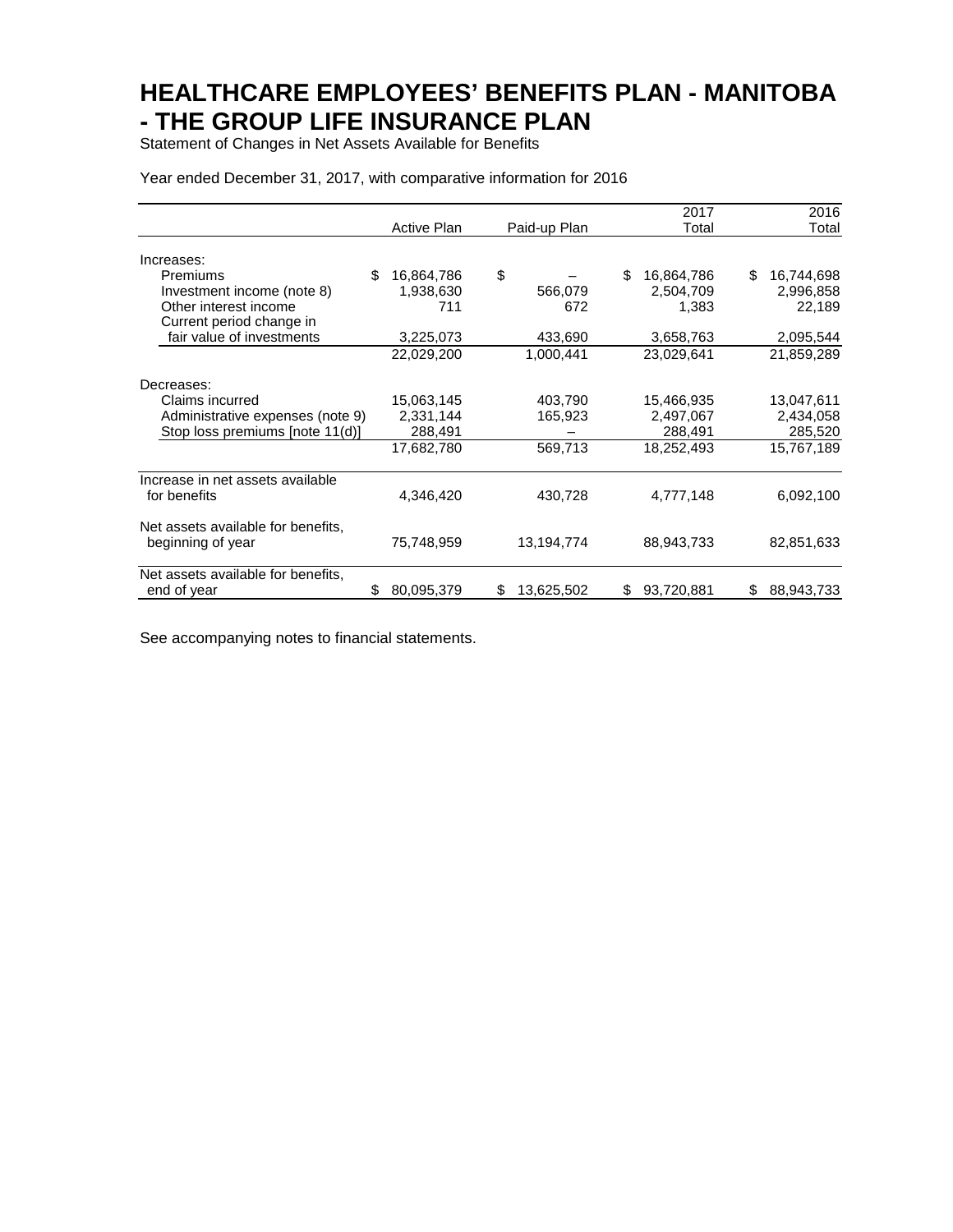Statement of Changes in Benefit Obligations

Year ended December 31, 2017, with comparative information for 2016

|                                                                                                                                                                                             | Active Plan           | Paid-up Plan                                                   | 2017<br>Total                                                         | 2016<br>Total                                             |
|---------------------------------------------------------------------------------------------------------------------------------------------------------------------------------------------|-----------------------|----------------------------------------------------------------|-----------------------------------------------------------------------|-----------------------------------------------------------|
| Actuarial value of benefit<br>obligations, beginning of year<br>Claims paid<br>Interest accrued on benefits<br>Effect of experience gains and losses<br>Effect of change in valuation basis | 27,896,000<br>499,000 | 10,794,000<br>\$<br>(404,000)<br>503,000<br>(4,000)<br>388,000 | 38,690,000<br>\$<br>\$.<br>(404,000)<br>503,000<br>(4,000)<br>887,000 | 35,879,000<br>(401,000)<br>500,000<br>29.000<br>2,683,000 |
| Actuarial value of benefit<br>obligations, end of year                                                                                                                                      | 28,395,000            | 11,277,000<br>S.                                               | 39,672,000<br>\$                                                      | 38,690,000                                                |

See accompanying notes to financial statements.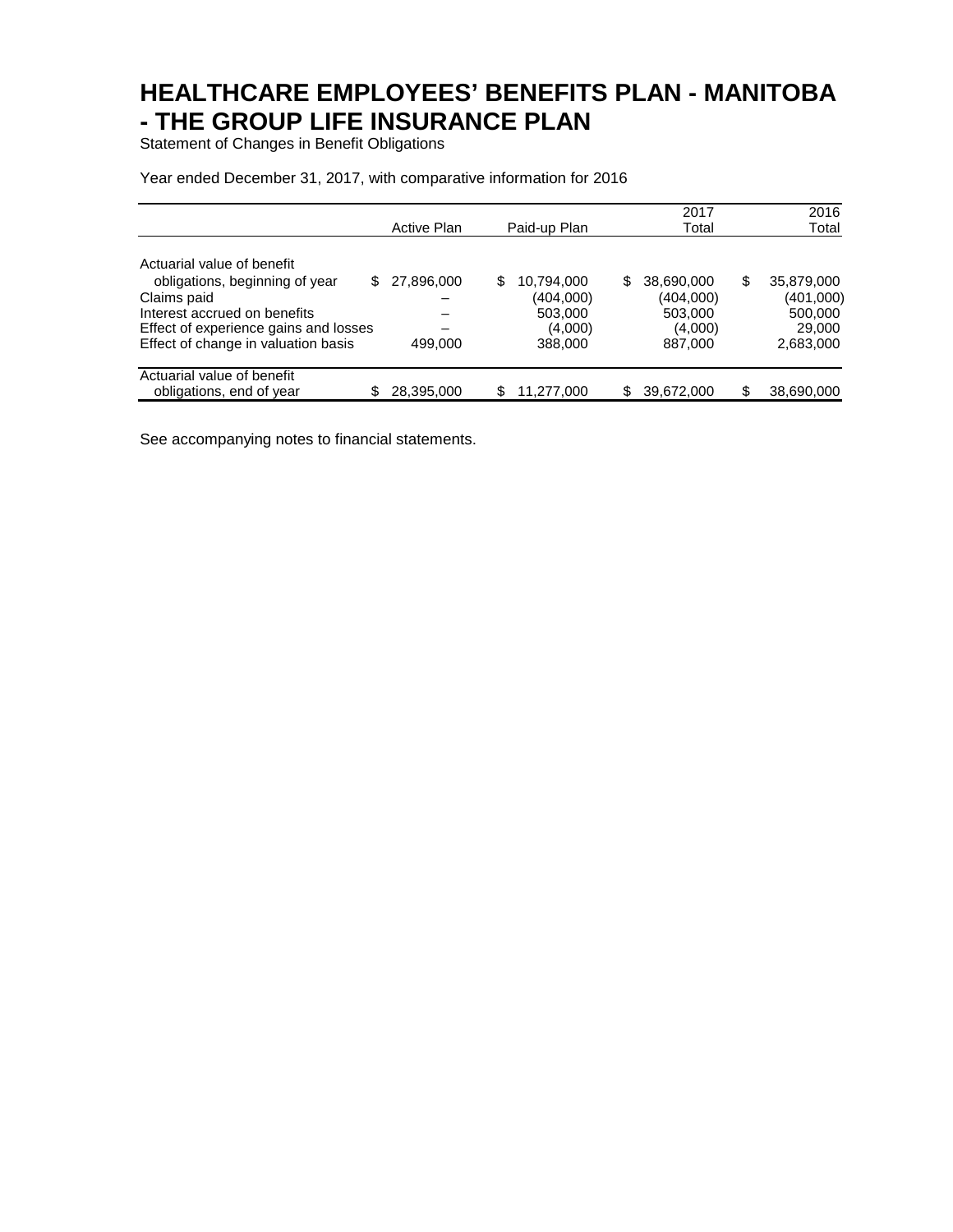Notes to Financial Statements

Year ended December 31, 2017

#### **1. General and description of the Plan:**

Healthcare Employees' Benefits Plan - Manitoba (HEBP) is jointly trusteed which includes the group life insurance plan (the Plan) for healthcare employees in Manitoba.

The Plan is a trust under the *Income Tax Act.* By virtue of Canada Revenue Agency (CRA) administrative rules, the Plan is viewed as a health and welfare trust and calculates its income for tax purposes under CRA administrative guidelines.

The group life insurance plan provides basic, dependent and family life insurance and accidental death and dismemberment benefits to participating employees. The group life insurance plan is comprised of two plans: the Active Plan and the Paid-up Plan (the Plans). The Active Plan began January 1, 1983 and serves those employees who joined subsequent to that date. The Paid-up Plan is for a closed group of employees who were part of the plan prior to January 1, 1983. Claims administration for these plans is provided by The Great-West Life Assurance Company (Great-West Life).

### **2. Significant accounting policies:**

(a) Basis of preparation:

The Plan follows Canadian accounting standards for pension plans for accounting policies related to its investment portfolio and benefit obligations. In selecting or changing accounting policies that do not relate to its investment portfolio or benefit obligations, the Plan complies on a consistent basis with Canadian accounting standards for private enterprises.

These financial statements are prepared on a going concern basis and present the aggregate financial position of the Plan as a separate financial reporting entity, independent of the participating employers and members. Only the assets and obligations to members eligible to participate in the Plan have been included in these financial statements. These financial statements do not portray the funding requirements of the Plan or the benefit security of the individual plan members.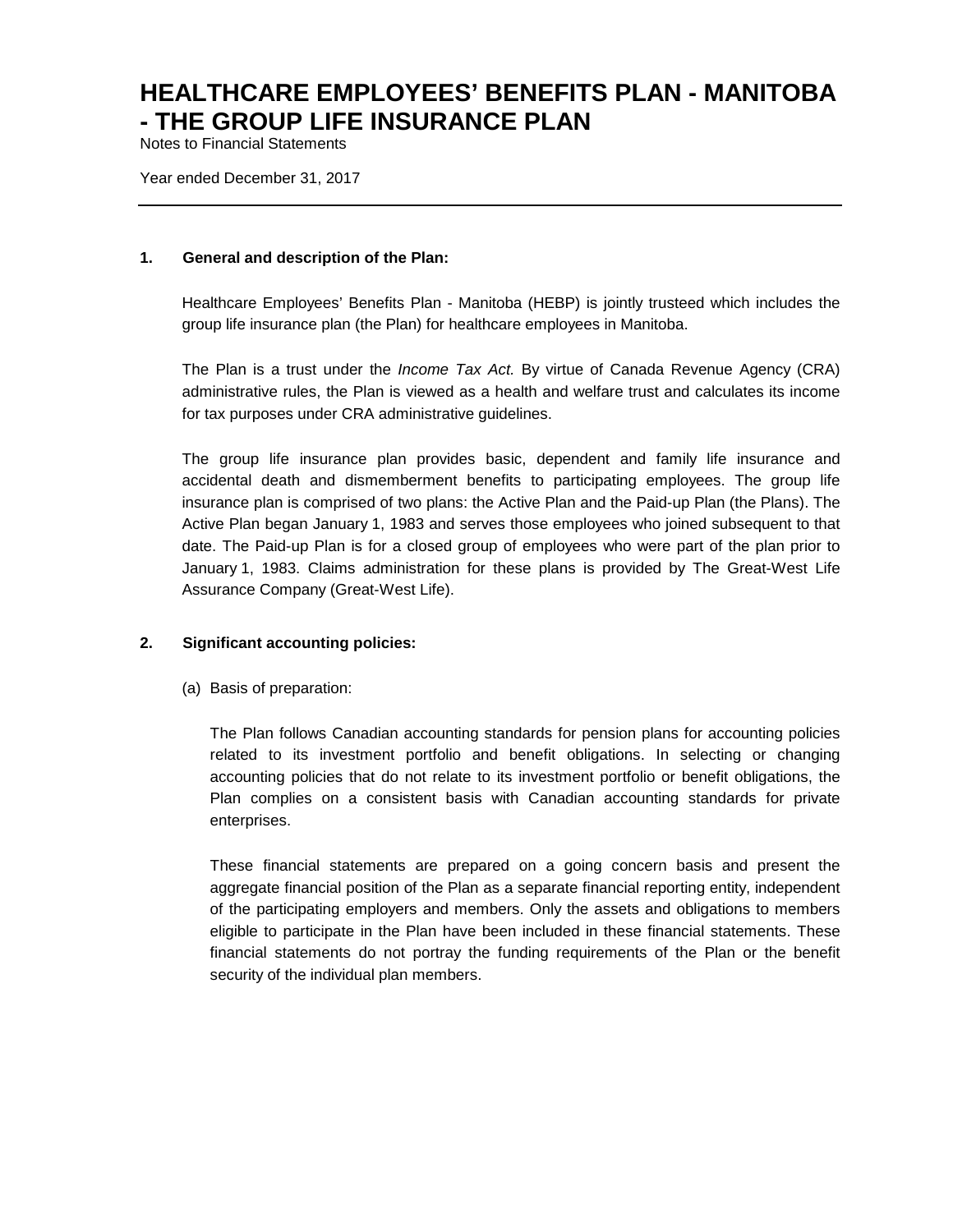Notes to Financial Statements (continued)

Year ended December 31, 2017

### **2. Significant accounting policies (continued):**

(b) Financial instruments:

Financial instruments are recorded at fair value on initial recognition. Freestanding derivative instruments that are not in a qualifying hedging relationship, cash and investments are subsequently measured at fair value. All other financial instruments are subsequently measured at cost or amortized cost, unless management has elected to carry the instruments at fair value. The Plan has elected not to carry any such financial instruments at fair value.

Transaction costs incurred on the acquisition of financial instruments measured subsequently at fair value are expensed as incurred. All other financial instruments are adjusted by transaction costs incurred on acquisition and financing costs. These costs are amortized using the straight-line method.

(c) Fair value measurement:

Fair value is the amount for which an asset could be exchanged, or a liability settled, between knowledgeable, willing parties in an arm's length transaction on the measurement date. The Plan uses closing market price for fair value measurement.

When available, the Plan measures the fair value of an instrument using quoted prices in an active market for that instrument. A market is regarded as active if quoted prices are readily and regularly available and represent actual and regularly occurring market transactions on an arm's length basis.

If a market for a financial instrument is not active, then the Plan establishes fair value using a valuation technique. Valuation techniques include using recent arm's length transactions between knowledgeable, willing parties (if available), reference to the current fair value of other instruments that are substantially the same, discounted cash flow analyses and option pricing models.

All changes in fair value, other than interest and dividend income, are recognized in the statement of changes in net assets available for benefits as part of the current period change in fair value of investments.

The equity, bond and real estate pooled funds are recorded at fair values established by the respective fund trustee.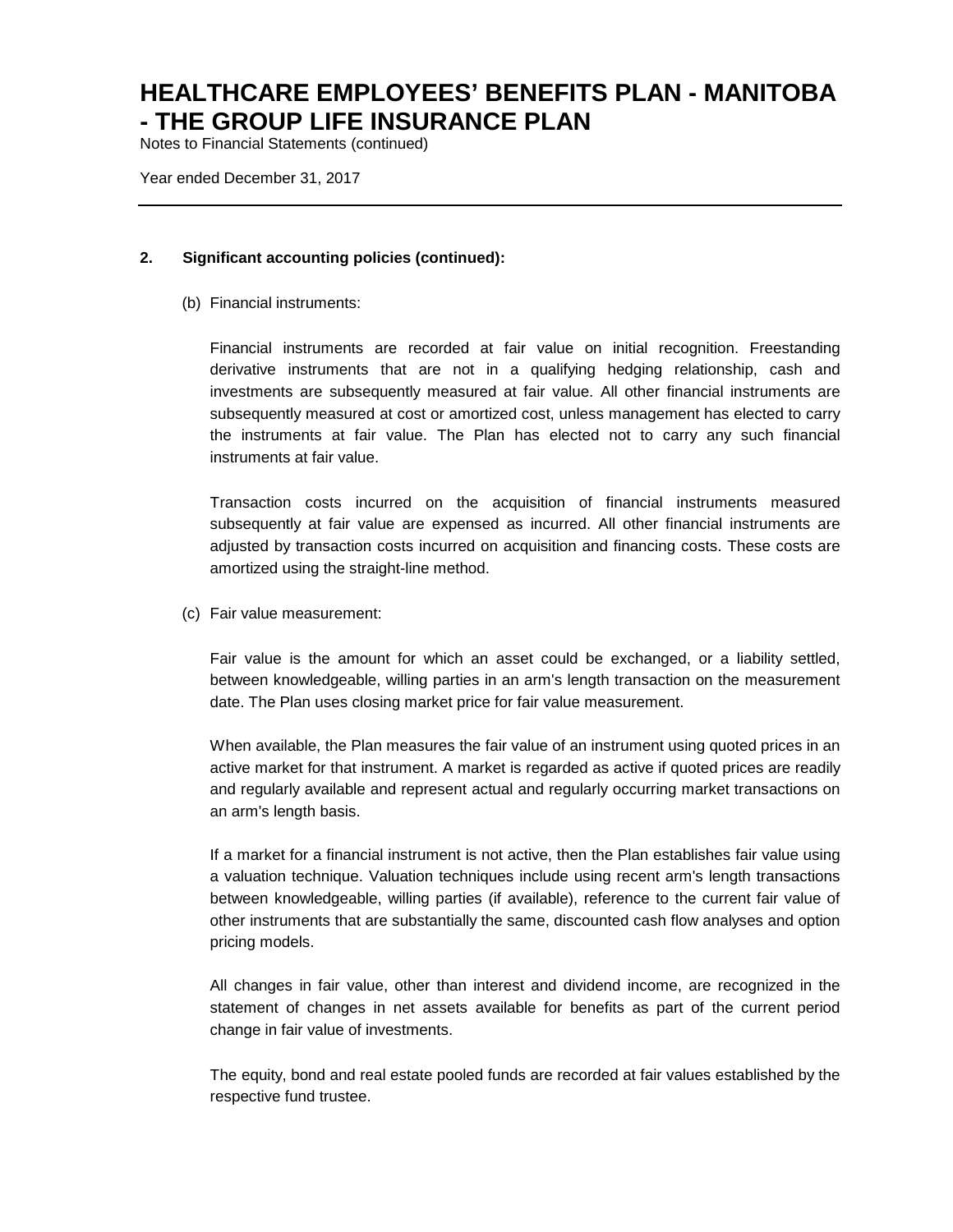Notes to Financial Statements (continued)

Year ended December 31, 2017

### **2. Significant accounting policies (continued):**

(d) Foreign currency transactions and balances:

Transactions in foreign currencies are translated into Canadian dollars at the exchange rate at the dates of the transactions. Monetary assets and liabilities denominated in foreign currencies at the reporting date are retranslated into Canadian dollars at the exchange rate at that date.

Foreign currency differences arising on retranslation are recognized in the statement of changes in net assets available for benefits within current period change in fair value of investments.

- (e) Investment transactions and income recognition:
	- (i) Investment transactions:

Investment transactions are accounted for on a trade date basis.

(ii) Income recognition:

Investment income includes interest and dividend income. Investment income has been accrued as reported by the issuer of the pooled funds.

(f) Premiums:

Premiums recorded in the statement of changes in net assets available for benefits include the employees' and employers' share of the premiums required for the group life insurance coverage. Premiums are recorded on an accrual basis.

(g) Claims:

Claims are recorded in the period in which they are paid or payable. Any claims not paid at fiscal year-end are reflected in claims payable and accrued liabilities.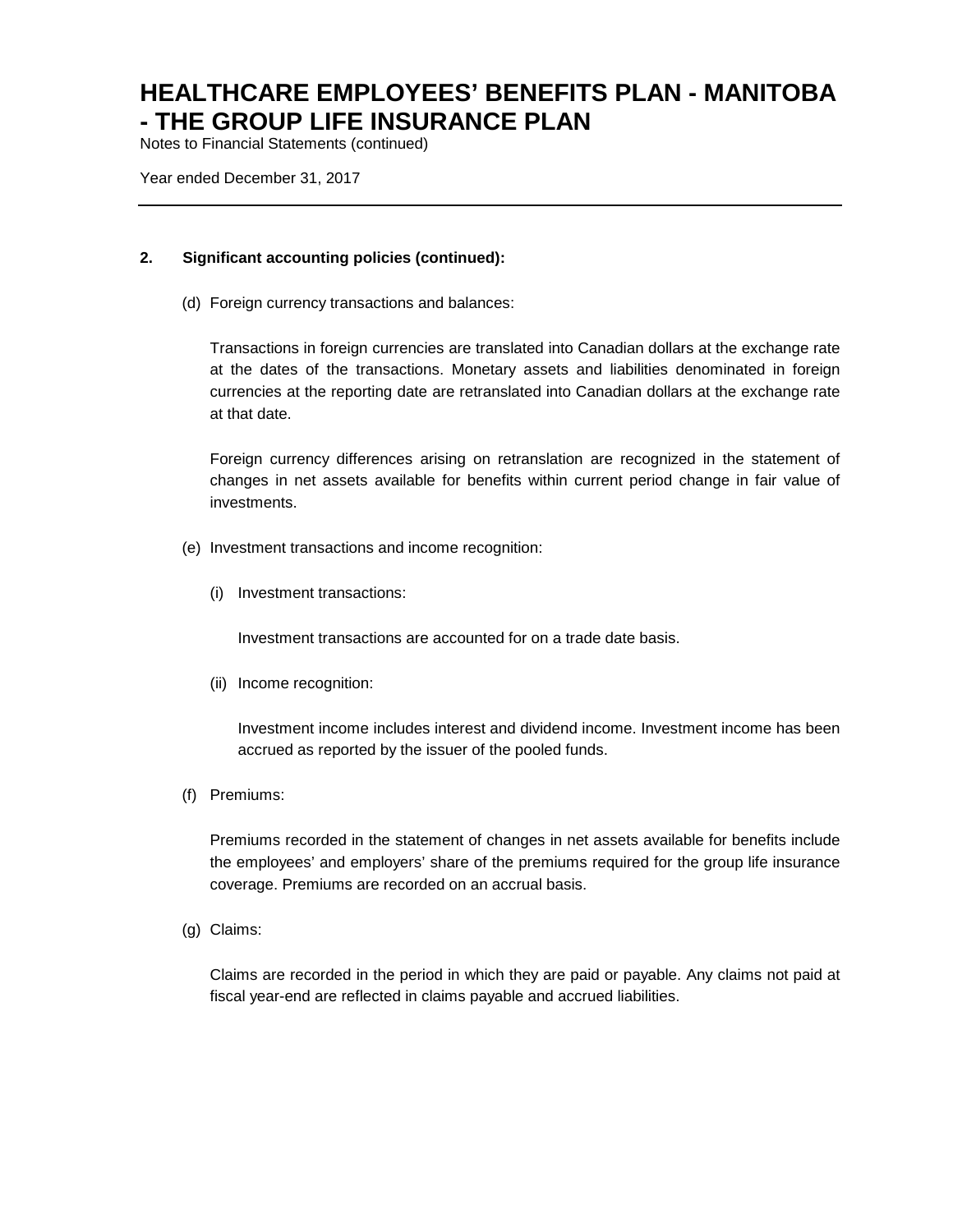Notes to Financial Statements (continued)

Year ended December 31, 2017

### **2. Significant accounting policies (continued):**

(h) Use of estimates:

The preparation of financial statements requires management to make estimates and assumptions that affect the reported amounts of assets and liabilities, the disclosure of contingent assets and liabilities at the date of the financial statements and the reported amounts of increases and decreases in net assets during the year. Significant items subject to such estimates and assumptions include the determination of the actuarial value of benefit obligations. Actual results could differ from those estimates.

### **3. Investments:**

|                                                                      | Active<br>Plan                           | Paid-up<br>Plan                           | 2017<br>Total                            | 2016<br>Total                            |
|----------------------------------------------------------------------|------------------------------------------|-------------------------------------------|------------------------------------------|------------------------------------------|
| Equity pooled funds<br>Bond pooled funds<br>Real estate pooled funds | \$35,840,783<br>30,930,599<br>11,847,813 | 7,087,666<br>S.<br>4,471,347<br>2,257,930 | \$42,928,449<br>35,401,946<br>14,105,743 | \$39,121,427<br>33,477,422<br>13,273,817 |
|                                                                      | \$78,619,195                             | \$13,816,943                              | \$92,436,138                             | \$85,872,666                             |

The investments of the Plan are in equity, bond and real estate pooled funds which yielded rates of return as follows: Active Plan - return of 7.09 percent (2016 - 6.3 percent) and Paid-up Plan - return of 7.61 percent (2016 - 7.9 percent).

#### **4. Due from The Great-West Life Assurance Company:**

The amount due from The Great-West Life Assurance Company represents funds held by The Great-West Life Assurance Company as a reserve for claim fluctuations and accumulated annual claims experience.

Interest was earned on the amount due from The Great-West Life Assurance Company in the amount of 0.25 percent (2016 - 0.25 percent).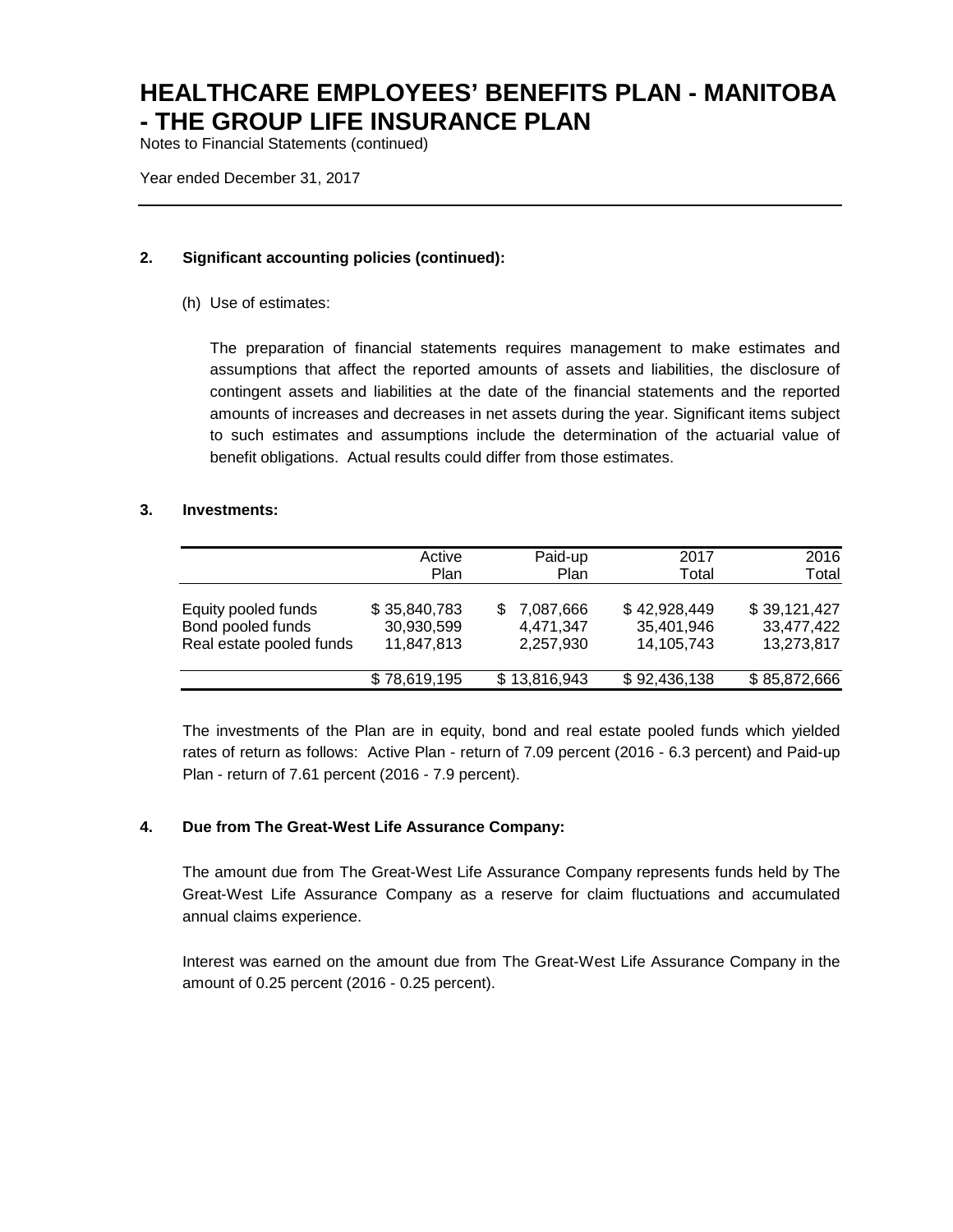Notes to Financial Statements (continued)

Year ended December 31, 2017

### **5. Role of the actuaries:**

The actuaries have been appointed pursuant to the Trust Agreement. With respect to the preparation of financial statements, the actuaries have been engaged to carry out estimations of the Plan's future paid-up insurance and disability life waiver to the members. The estimations are made in accordance with accepted actuarial practice and reported thereon to the Board of Trustees. In performing the estimation of the liabilities, which are by their nature inherently variable, assumptions are made as to the investment rate of return, mortality, retirement and termination rates and salary increments in the future.

### **6. Benefit obligations:**

(a) Future paid-up insurance:

The computation of the obligation for future paid-up insurance is performed at least every three years by Eckler Ltd., an independent actuary. The most recent actuarial valuation indicated that at December 31, 2017 the assets of the Paid-up Plan exceeded the actuarially computed liability for future obligations by approximately \$2,349,000 (2016 - \$2,401,000). The next actuarial valuation will be prepared as at December 31, 2018.

The assumptions used in determining the actuarial present value of the obligation for future paid-up insurance are management's best estimate and were developed by reference to expected long-term market conditions. Two significant long-term actuarial assumptions used in the valuation were:

- (i) the salary escalation rate was assumed to be nil for 2017 (2016 nil) annually. Effective January 1, 2015, earnings used to determine the amount of the paid-up life benefit were frozen;
- (ii) the asset rate of return and discount rate were assumed to be 4.50 percent (2016 4.75 percent).

In addition, the actuarial valuation reflects assumptions with regard to mortality, retirement and termination rates.

Since there is no intention of extinguishing the future paid-up insurance obligation in the near term, the obligation is calculated by using the going concern actuarial basis. As underlying conditions change over time, management's best estimate assumptions may also change, which could cause a material change in the actuarial value of the obligation for future paid-up insurance.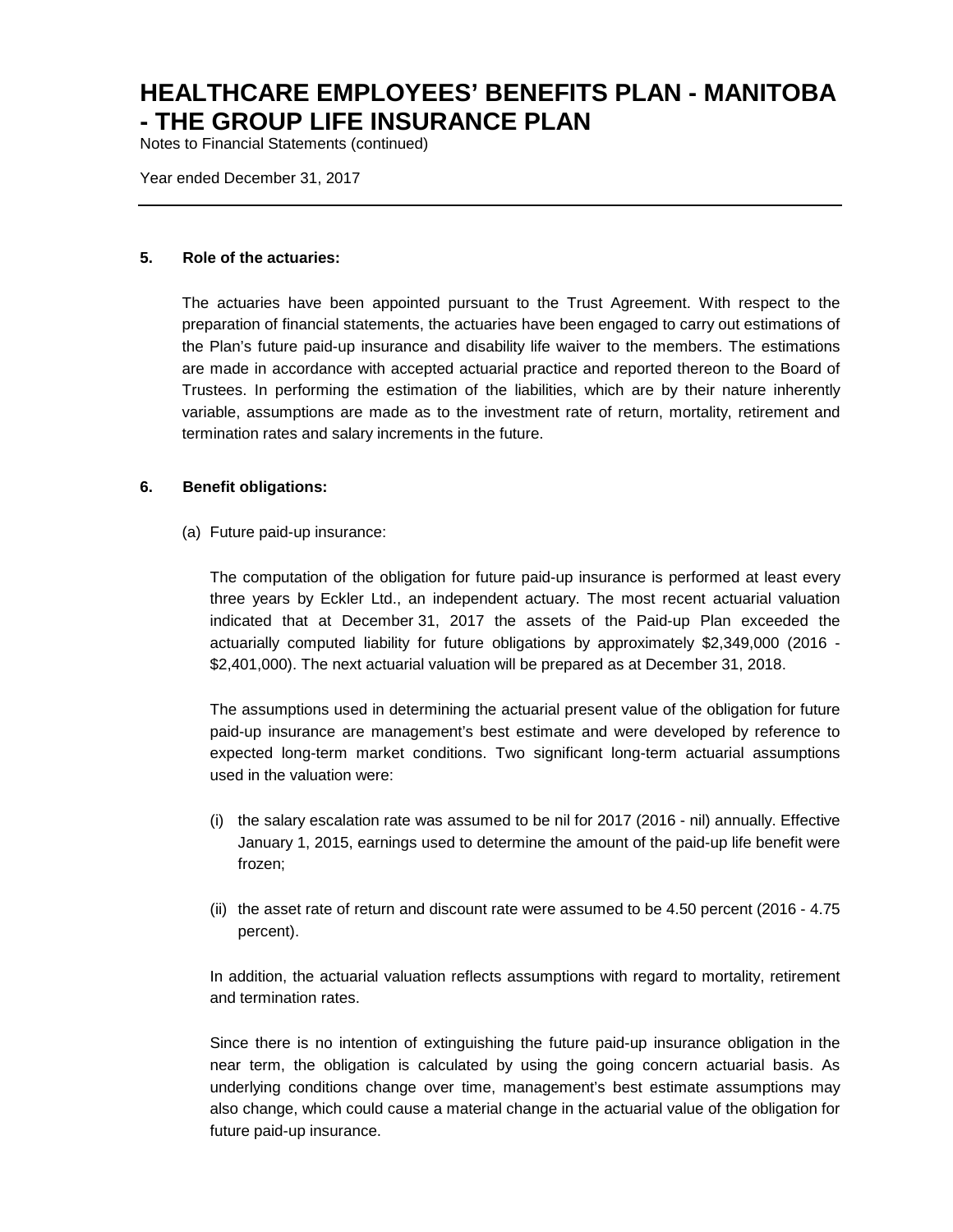Notes to Financial Statements (continued)

Year ended December 31, 2017

### **6. Benefit obligations (continued):**

(b) Disability life waiver:

The obligation for disability life waiver represents the present value of future life insurance claims for members on disability and the present value of future life insurance payments for unreported claims of disabled members and has been estimated, using the experience tables of the November 2001 Group Life Waiver Study prepared by the Canadian Institute of Actuaries and a discount rate of 2.22 percent (2016 - 1.89 percent), in the amount of \$28,395,000 (2016 - \$27,896,000). The calculation of the obligation for disability life waiver has been completed by Morneau Shepell, an independent actuary, as at December 31, 2017. The next actuarial calculation will be prepared as at December 31, 2018.

### **7. Excess of net assets available for benefits over benefit obligations:**

The Board of Trustees has approved the establishment of contribution stabilization reserves and investment reserves. The contribution stabilization reserves have been established at amounts equal to 50 percent of the current year's premiums. The investment reserves have been established at amounts equal to 10 percent of the market value of the investments, for each of the Active Plan and Paid-up Plan. At December 31, 2017, the Board of Trustees has restricted \$15,600,000 (2016 - \$14,600,000) and \$1,400,000 (2016 - \$1,300,000) in the Active Plan and Paid-up Plan, respectively, of the excess of net assets available for benefits over benefit obligations for these reserves.

#### **8. Investment income:**

|                                                                      |   | Active<br>Plan                | Paid-up<br>Plan                    | 2017<br>Total                     | 2016<br>Total                          |
|----------------------------------------------------------------------|---|-------------------------------|------------------------------------|-----------------------------------|----------------------------------------|
| Equity pooled funds<br>Bond pooled funds<br>Real estate pooled funds | S | 670,966<br>959,587<br>308,077 | \$<br>368,539<br>138,827<br>58.713 | 1,039,505<br>1,098,414<br>366,790 | 1,588,015<br>S<br>1,067,757<br>341,086 |
|                                                                      |   | 1,938,630                     | \$<br>566,079                      | 2,504,709                         | 2,996,858                              |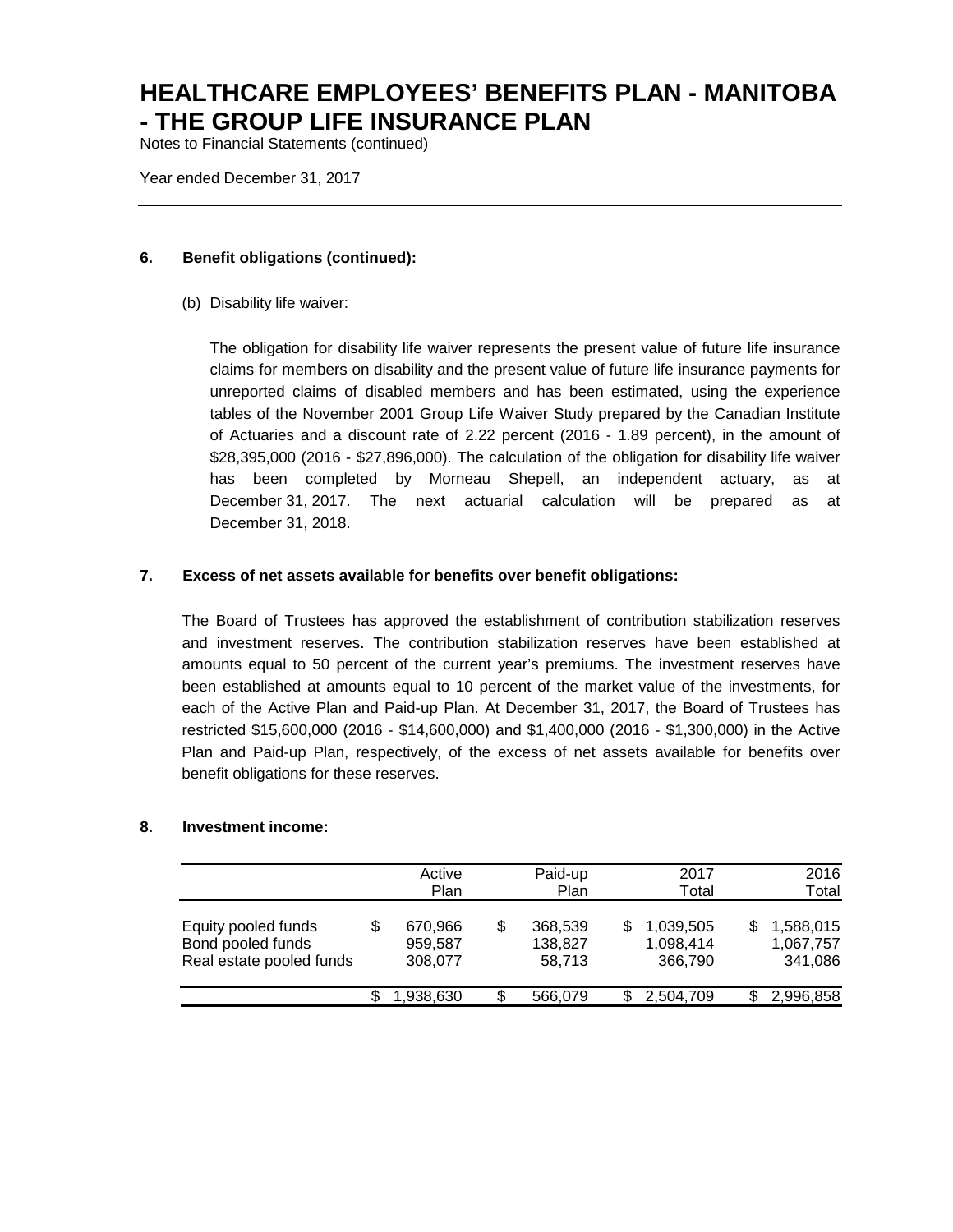Notes to Financial Statements (continued)

Year ended December 31, 2017

#### **9. Administrative expenses:**

|                                               | Active<br>Plan       |    | Paid-up<br>Plan  |    | 2017<br>Total        |   | 2016<br>Total        |
|-----------------------------------------------|----------------------|----|------------------|----|----------------------|---|----------------------|
| Investment manager fees \$<br>Administrative: | 318,659              | \$ | 57.941           | S  | 376,600              | S | 331,293              |
| <b>Great West Life</b><br>HEBP (note 13)      | 632,560<br>1,379,925 |    | 13.247<br>94,735 |    | 645.807<br>1,474,660 |   | 591,493<br>1,511,272 |
|                                               | 2,331,144            | S  | 165,923          | S. | 2,497,067            |   | 2,434,058            |

The details of HEBP administrative expenses are as follows:

|                               | 2017      | 2016            |
|-------------------------------|-----------|-----------------|
| Salaries and benefits         | 1,108,080 | 1,158,150<br>S. |
| Other administrative expenses | 311,987   | 296,315         |
| <b>Actuarial fees</b>         | 25,864    | 25,286          |
| Trustee and custodial fees    | 13,625    | 9,269           |
| Audit fees                    | 7,988     | 7,678           |
| Legal fees                    | 7.116     | 14,574          |
|                               |           |                 |
|                               | 1,474,660 | 1,511,272       |

#### **10. Capital management:**

The main objective of the Plan is to sustain a certain level of net assets, including internally restricted funds, in order to meet the obligations of the Plan. The Plan fulfills its primary objective by adhering to specific investment policies outlined in its Statement of Investment Policies and Procedures (the SIPP), which is reviewed annually by the Plan. The Plan manages net assets by engaging knowledgeable investment managers who are charged with the responsibility of investing existing funds and new funds (current year's employee and employer contributions) in accordance with the approved SIPP. Increases in net assets are a direct result of investment income generated by investments held by the Plan and contributions into the Plan by eligible employees and by the employers. The main use of net assets is for benefit payments to eligible Plan members.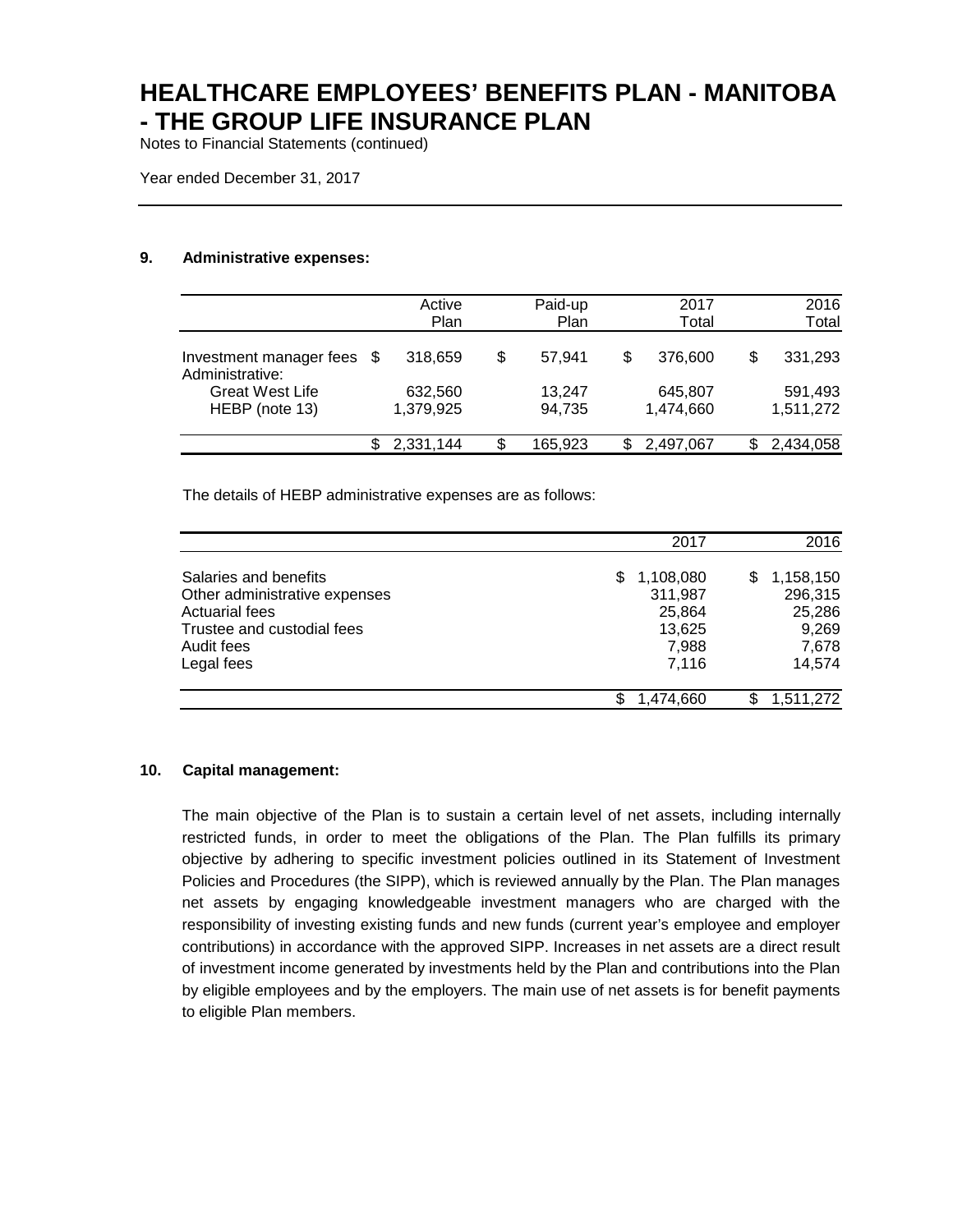Notes to Financial Statements (continued)

Year ended December 31, 2017

#### **11. Risk management:**

- (a) Market risk:
	- (i) Interest rate risk:

Interest rate risk arises from the possibility that changes in interest rates will affect future cash flows or fair values of financial instruments. The Plan's fixed income investments are exposed to the risk that the value of interest-bearing investments will fluctuate due to changes in the level of market interest rates. The Plan's exposure to interest rate risk is concentrated in its investment in the bond pooled funds. To properly manage the Plan's interest rate risk, appropriate guidelines on the weighting and duration for fixed income investments are set and monitored.

The remaining terms to contractual maturity of fixed income investments at December 31 are as follows:

|                                       | 2017                     | 2016                     |
|---------------------------------------|--------------------------|--------------------------|
| One to five years<br>After five years | 15,136,124<br>20.265.822 | 15,771,012<br>17,706,410 |
| Total market value                    | 35,401,946               | 33,477,422               |

As at December 31, 2017, if the prevailing interest rates were raised or lowered by 100 basis points, with all other factors held constant, net assets would likely have decreased or increased, respectively, by approximately \$3,448,000 (2016 - \$3,090,000). The Plan's interest rate sensitivity was determined based on portfolio weighted duration.

(ii) Foreign currency risk:

Foreign currency exposure arises from the Plan's investment in equity and bond pooled funds, which hold investments denominated in U.S. currency. Fluctuations in the relative value of the Canadian dollar against this currency can result in a positive or negative effect on the fair value of investments. The Plan's foreign currency risk is monitored by the investment manager on a quarterly basis.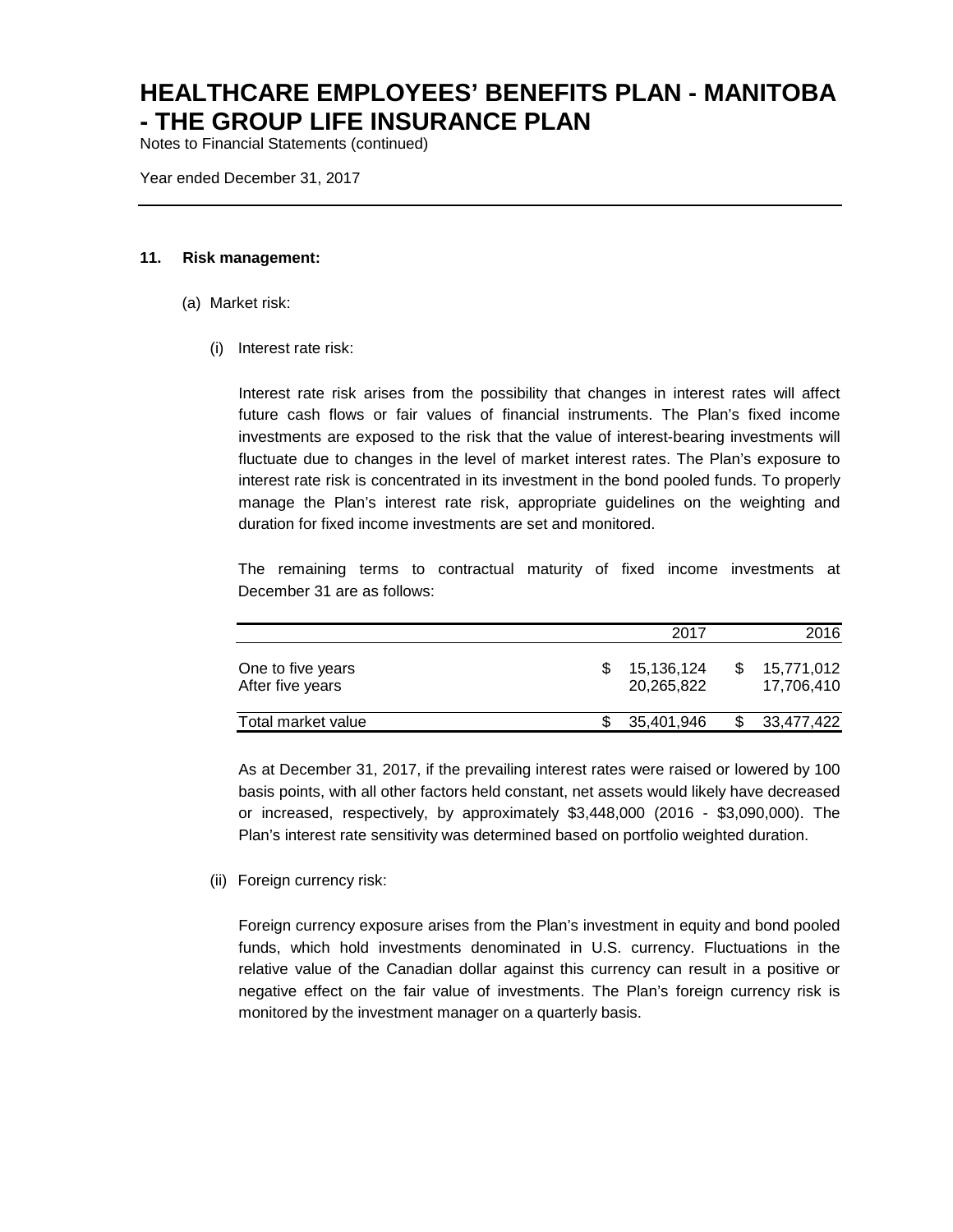Notes to Financial Statements (continued)

Year ended December 31, 2017

#### **11. Risk management (continued):**

The Plan's exposure in investments to foreign currencies to Canadian dollars is shown below:

| As at December 31, 2017                   | Actual currency<br>exposure                  | %                    |  |
|-------------------------------------------|----------------------------------------------|----------------------|--|
| Canadian<br>US dollar<br>Other currencies | \$<br>62,657,569<br>16,627,020<br>13,151,549 | 67.8<br>18.0<br>14.2 |  |
|                                           | \$<br>92,436,138                             | 100.0                |  |

|                         | Actual currency |            |       |
|-------------------------|-----------------|------------|-------|
| As at December 31, 2016 |                 | exposure   | ℅     |
| Canadian                | S               | 59,245,369 | 69.0  |
| US dollar               |                 | 16,404,480 | 19.1  |
| Other currencies        |                 | 10,222,817 | 11.9  |
|                         | S               | 85,872,666 | 100.0 |

A 10 percent increase or decrease in exchange rates, with all other variables held constant, would result in a charge in unrealized gains (losses) of \$2,978,000 (2016 - \$2,663,000).

#### (iii) Other price risk:

The Plan's investments in equity pooled funds are sensitive to market fluctuations. To properly manage the Plan's other price risk, appropriate guidelines on asset diversification to address specific security, geographic, sector and investment manager risks are set by the Board of Trustees and monitored by the investment managers on a quarterly basis. As at December 31, 2017, a decline of 10 percent in equity values, with all other variables held constant, would have impacted the Plan's equity investments by an approximate unrealized loss of \$4,293,000 (2016 - \$3,912,000).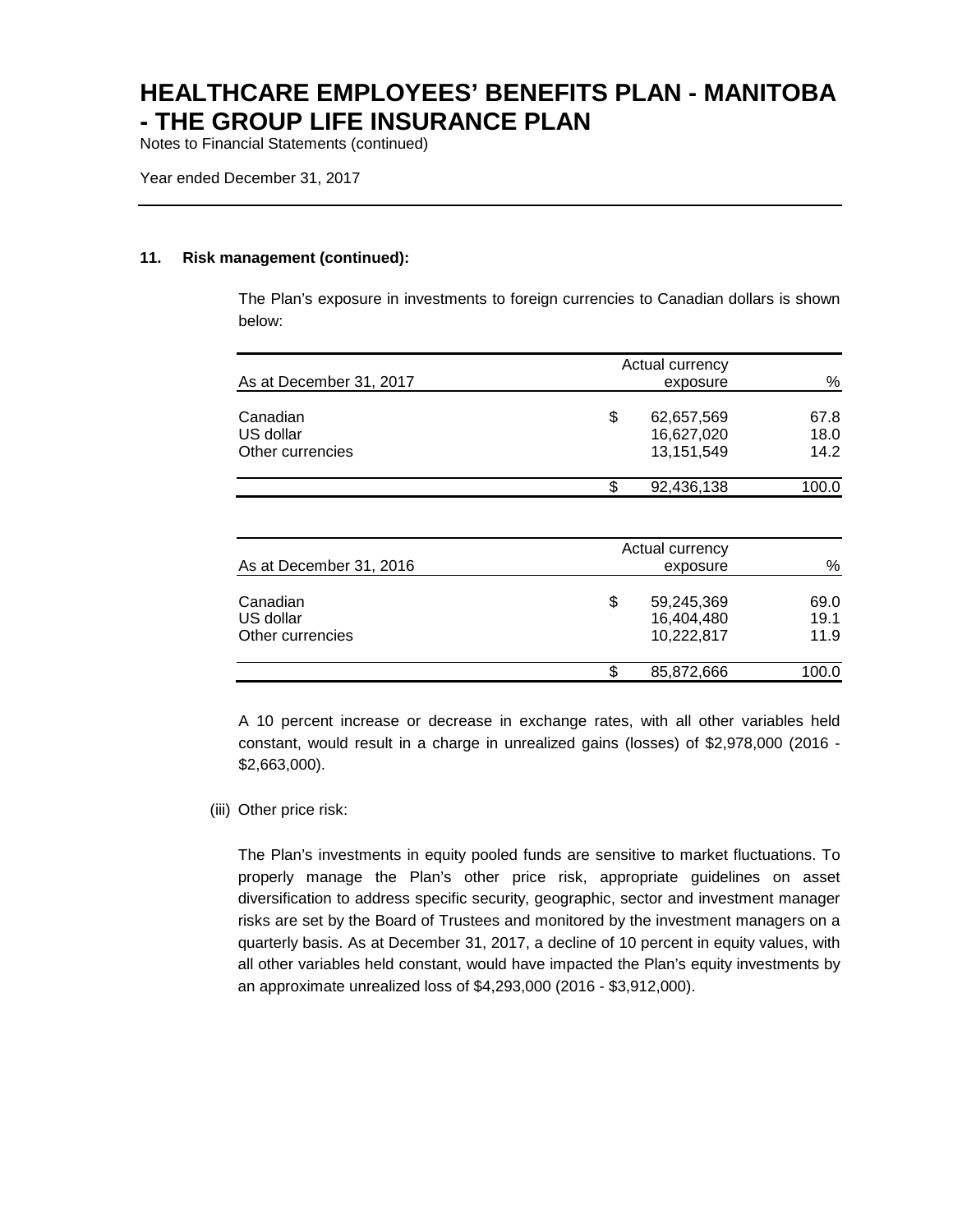Notes to Financial Statements (continued)

Year ended December 31, 2017

#### **11. Risk management (continued):**

(b) Credit risk:

The Plan is exposed to credit risk, which is the risk that a counterparty will be unable to pay amounts in full when due or requested. The Plan's greatest concentration of credit risk is in its fixed income securities. The fair value of the fixed income securities includes consideration of the creditworthiness of the debt issuer. All transactions in listed securities are settled or paid for upon delivery using approved brokers. The risk of default is considered minimal, as payment is made on a purchase once the securities have been received from the broker. For sales transactions, the securities are released once the broker has made payment.

The breakdown of the Plan's bond pooled funds by credit ratings from various rating agencies is presented below:

|               | 2017             |        | 2016            |        |
|---------------|------------------|--------|-----------------|--------|
| Credit rating | Fair value       |        | Fair value      |        |
| AAA           | \$<br>10,254,100 | 29.0%  | 9,342,452<br>\$ | 27.9%  |
| AA            | 12,523,452       | 35.4%  | 9,954,285       | 29.7%  |
| A             | 6,602,260        | 18.6%  | 8,568,829       | 25.6%  |
| <b>BBB</b>    | 5.827.737        | 16.5%  | 5,342,181       | 16.0%  |
| BB            | 143,685          | 0.4%   | 216,574         | 0.6%   |
| B             | 50.712           | 0.1%   | 53.101          | 0.2%   |
|               | \$<br>35,401,946 | 100.0% | 33,477,422      | 100.0% |

Credit risk associated with premiums receivable is minimized due to their nature. Premiums are collected from participating members through the payroll process. No provision for doubtful premiums receivable has been recorded in either 2017 or 2016.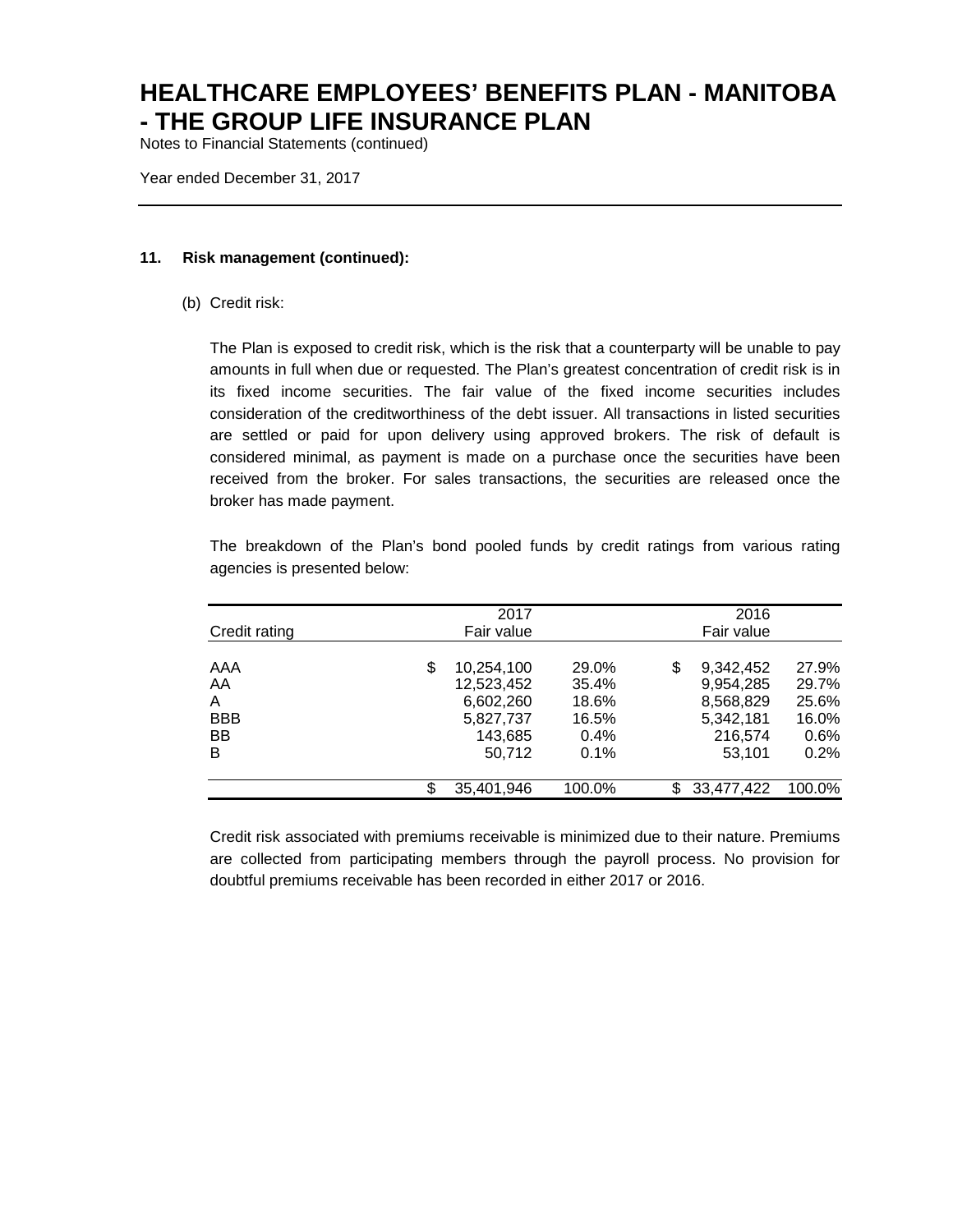Notes to Financial Statements (continued)

Year ended December 31, 2017

### **11. Risk management (continued):**

(c) Liquidity risk:

Liquidity risk is the possibility that investments of the Plan cannot be readily converted into cash when required. The Plan may be subject to liquidity constraints because of insufficient volume in the markets for the securities of the Plan or other securities may be subject to legal or contractual restrictions on their resale. Liquidity risk is managed by investing the majority of the Plan's assets in investments that are traded in an active market and can be readily disposed. The Plan's claims payable and accrued liabilities and due to Healthcare Employees' Pension Plan - Manitoba balances have contracted maturities of less than one year.

(d) Claims and premiums risk:

The nature of the unpaid claims is such that the establishment of an obligation is based on known facts and interpretation of circumstances, on a case by case basis, and is therefore a complex and dynamic process influenced by a variety of factors.

Consequently, the establishment of obligations and premium rates relies on the judgment and opinions of a number of professionals, on historical precedent and trends, on prevailing legal, economic, social and regulatory trends and on expectations as to future developments. The process of determining premium rates and reserves necessarily involves risks that the actual results will deviate, perhaps substantially, from the best estimates made.

To offset the Plan incurring abnormally high claims experience in any one fiscal period, the Plan has purchased stop loss coverage from The Great-West Life Assurance Company. The stop loss coverage becomes effective when basic life insurance claims paid are in excess of 115 percent of premiums collected in any fiscal year.

#### **12. Fair value of financial instruments:**

The fair value of the financial assets and liabilities of the Plan approximates their carrying value due to their short-term nature (except for cash and investments which are stated at fair value, note 3).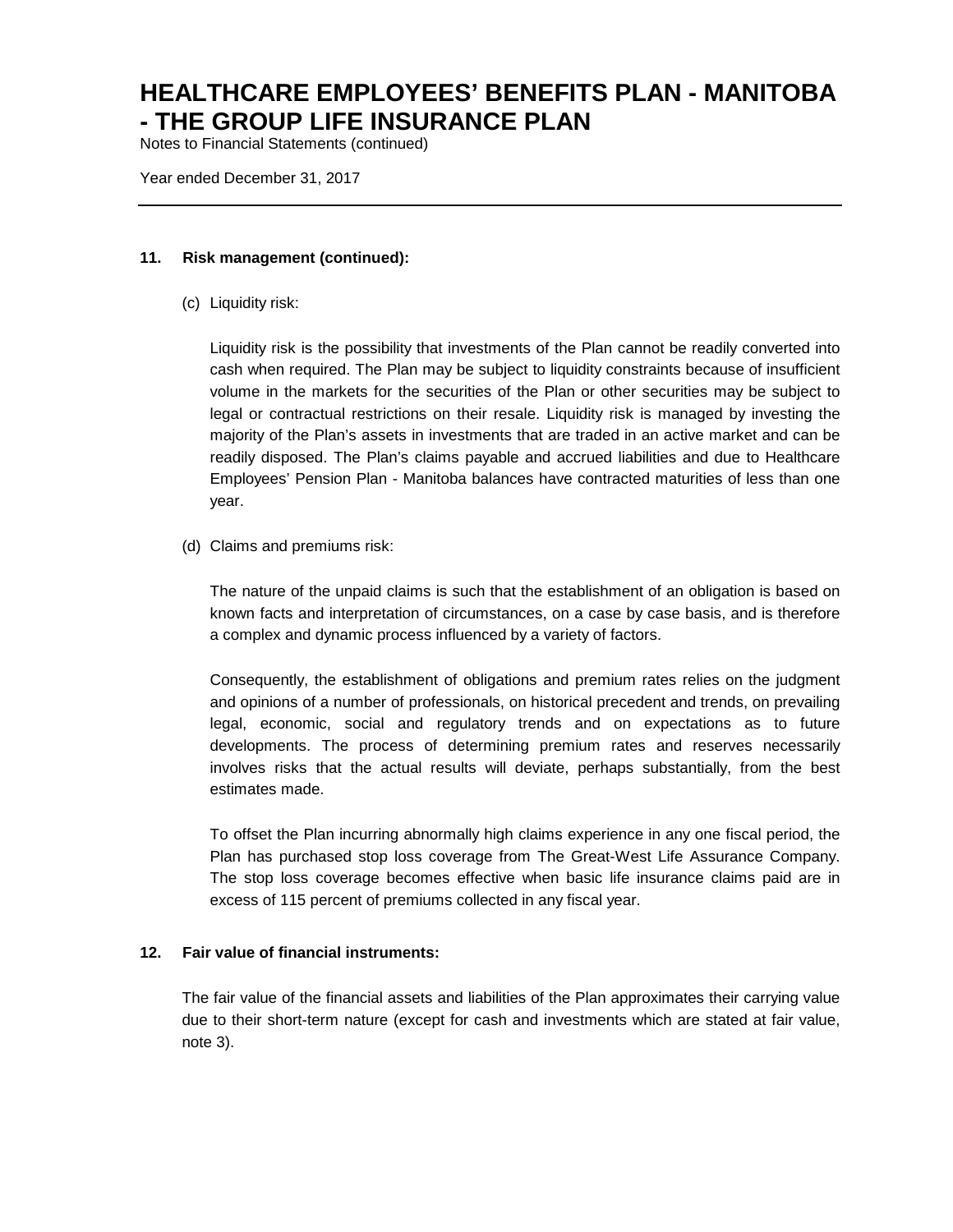Notes to Financial Statements (continued)

Year ended December 31, 2017

### **12. Fair value of financial instruments (continued):**

The Plan's assets which are recorded at fair value are required to be classified into one of three levels, depending on the inputs used for valuation. The hierarchy of inputs is summarized below:

- Level 1 Quoted prices (unadjusted) in active markets for identical assets or liabilities.
- Level 2 Inputs other than quoted prices included in Level 1 that are observable for the asset or liability, either directly (i.e. as prices) or indirectly (i.e. derived from prices).
- Level 3 Inputs for the asset or liability that are not based on observable market data (unobservable inputs).

Changes in valuation methods may result in transfers into or out of an investment's assigned level.

The following is a summary of the classification used as of December 31 in valuing the Plan's investments carried at fair value:

| December 31, 2017        | Level 1      | Level 2      | Level 3      | Total        |
|--------------------------|--------------|--------------|--------------|--------------|
|                          |              |              |              |              |
| Cash                     | 2,019,029    | \$           | \$           | 2,019,029    |
| Equity pooled funds      | 41,062,230   | 1,866,219    |              | 42,928,449   |
| Bond pooled funds        | 590,093      | 34,811,853   |              | 35,401,946   |
| Real estate pooled funds |              |              | 14,105,743   | 14,105,743   |
|                          | \$43,671,352 | \$36,678,072 | \$14,105,743 | \$94,455,167 |

| December 31, 2016        | Level 1      | Level 2      | Level 3      | Total        |
|--------------------------|--------------|--------------|--------------|--------------|
| Cash                     | 1,835,686    | \$           | S            | 1,835,686    |
| Equity pooled funds      | 37,111,016   | 2,010,411    |              | 39,121,427   |
| Bond pooled funds        | 515,358      | 32,962,064   |              | 33,477,422   |
| Real estate pooled funds |              |              | 13,273,817   | 13,273,817   |
|                          | \$39,462,060 | \$34,972,475 | \$13,273,817 | \$87,708,352 |

There were no transfers between Level 1 and Level 2 in the years ended December 31, 2017 and 2016.